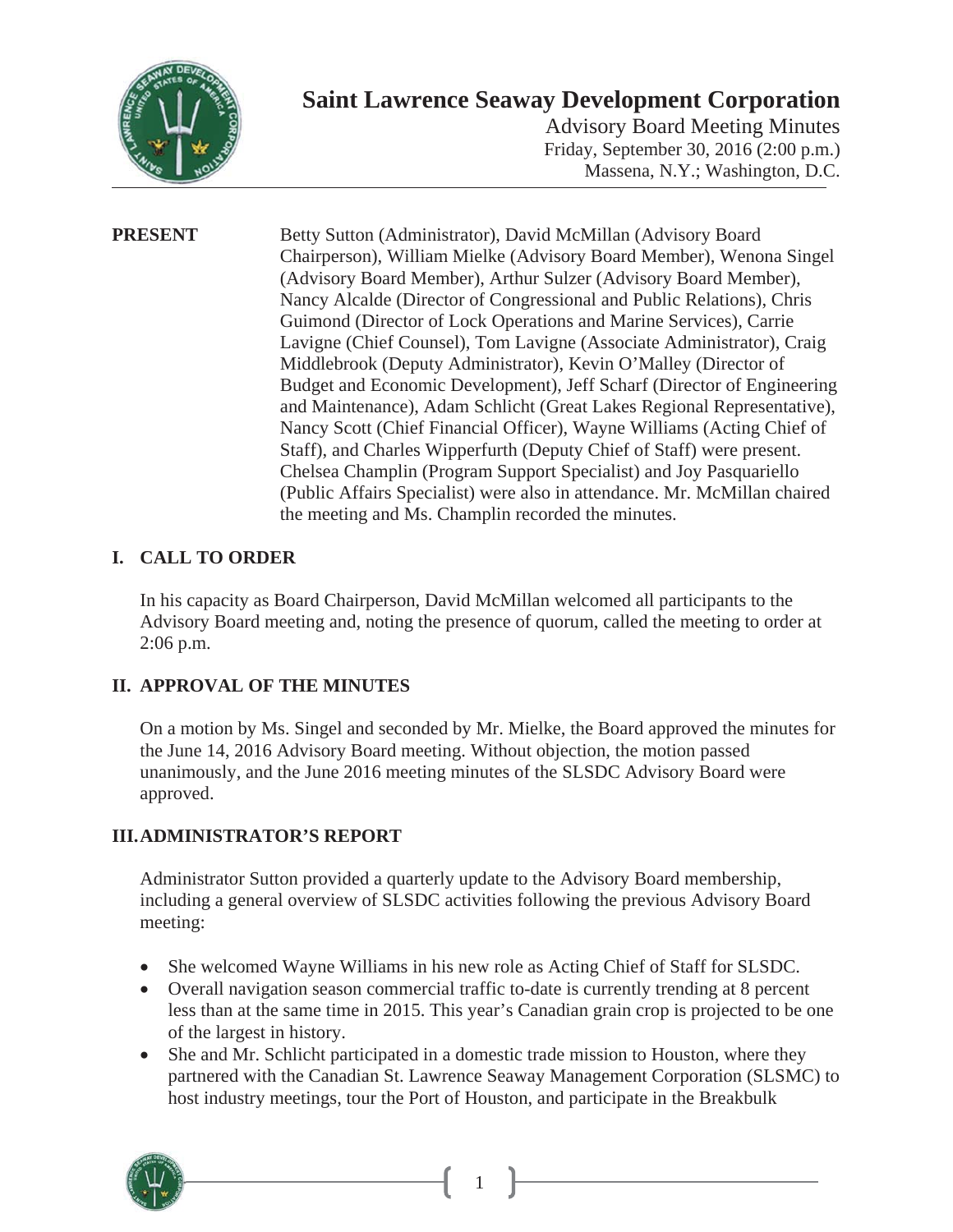Americas conference. Mr. Schlicht has worked to develop new relationships with the breakbulk and freight forwarder communities in Houston throughout the past year.

- x U.S. pilotage rates were raised in 2016 by an average of 12 percent after the U.S. Coast Guard significantly changed their rate calculation methodology. Stakeholders are displeased and SLSDC has been assisting them in facilitating greater industry participation in discussions on future pilot rate methodology changes. Administrator Sutton and Deputy Administrator Middlebrook also participated in meetings to discuss pilotage fees with the Coast Guard in conjunction with the SLSMC, accompanied by SLSMC President and CEO Terence Bowles and SLSMC Executive Vice President of External Relations Jean Aubry-Morin.
- The U.S. State Department informed the International Joint Commission (IJC) on August 10 that it had received a "green light" from the Council on Environmental Quality (CEQ) to share the interagency agreement upon draft Order of Approval and joint concurrence letter to Global Affairs Canada. Upon completion of negotiations, the joint governmental position on Plan 2014 will be transmitted to the IJC for acceptance. A public announcement on the adoption of Plan 2014 could occur as early as the IJC's semi-annual meeting in Ottawa in late October 2016.
- x The Administrator remarked on Deputy Administrator Middlebrook and Mr. O'Malley's participation during the Great Lakes Seaway Partnership's "State Day" in Madison, Wis. This partnership is a public affairs and educational program intended to inform and educate state officials on the economic, environmental, and safety advantages of maritime commerce. In addition to SLSDC's presence, Wisconsin Governor Scott Walker, his cabinet, and several state legislators also attended. The Partnership was represented by the SLSDC, Great Lakes ports, and other ocean and laker carrier stakeholders.
- The Deputy Administrator added comment that this was the second State Day. He noted the importance of getting a broad coalition of key stakeholders at the same table and at the state level, working together as one "Seaway system". He saw this as the best way to maximize the asset and raise the profile of the Great Lakes. Upcoming State Days will be held in Columbus, Ohio, and later in Minnesota and Michigan.

#### **IV. QUARTERLY UPDATES**

- Mr. Guimond presented his report on Lock Operations and Marine Services. Total completed transits (1,119) and Enhanced Seaway Inspections (179) are both higher this year than this point last year. In terms of performance, he reported 99.7 percent system availability and 99.9 percent lock availability as of September 11, 2016. The Waterway Analysis Management Study was conducted on June 16 which resulted in the decision to permanently discontinue buoys 19, 121, and 121A. These buoys were found to be redundant or unnecessary. Finally, Mr. Guimond reported that an emergency response exercise cohosted by the St. Regis Mohawk Tribal Council and local emergency personnel was recently completed.
- Mr. O'Malley and Ms. Scott presented a joint report on budget and financial management. Mr. O'Malley noted that with the conclusion of FY 2016, SLSDC met all of its year-end financial goals. He went on to discuss appropriations and the FY 2017 continuing resolution, which allows SLSDC to continue all federal operations through December 9 with a small (0.5 percent) rescission. He promised to deliver a full FY 2016

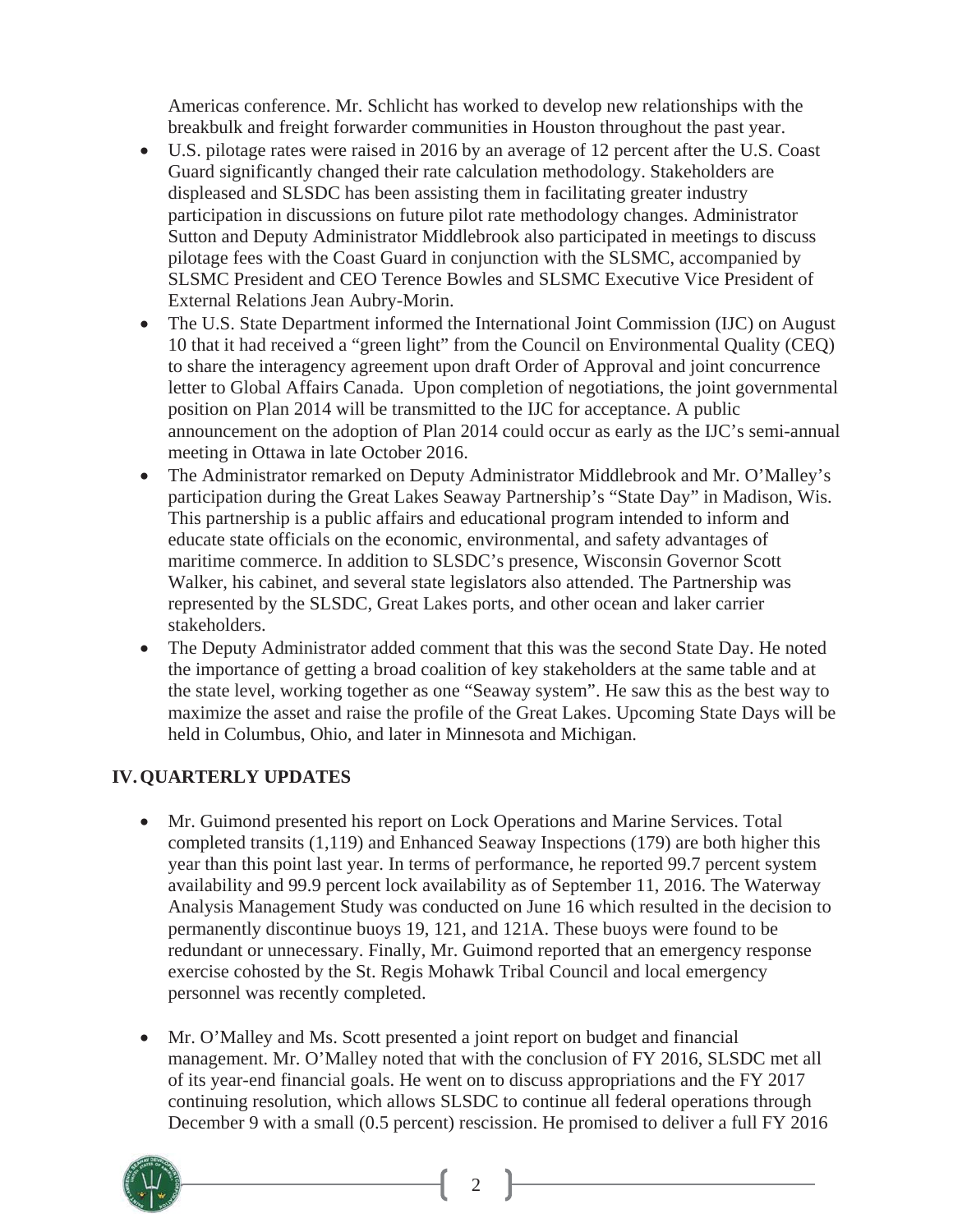budgetary briefing at the next Board meeting once the SLSDC has presumably received its full fiscal year funding. Ms. Scott reported that all year-end spending has been completed, and the Finance team is currently working to close out the fiscal year with the annual financial statements. The financial audit will begin the week of October 10, the DOT Inspector General will arrive for a quality control review on October 24, and the report is expected to be completed by November 15.

- Mr. Mielke asked about the funding for the Robinson Bay ARP project. Mr. O'Malley responded by explaining that it is a multi-year project for which phase I (purchase of equipment) will be funded in FY 2016. Phase II, for the actual construction of the tugboat, is expected to be an additional \$10-12 million.
- Ms. Lavigne provided a legal report, starting by noting the Civil Penalties final rule, which increased penalties to \$88,613 from \$36,000 for Seaway violations. She went on to update the Board on the status of the International Joint Commission water levels study (Plan 2014), which is on target to be completed in October. Finally, the Seaway International Bridge Corporation received a request from Mohawk Council to make a presentation to the Board, a first of its kind. The Grand Chief will present to the board on December 7. Deputy Administrator Middlebrook added that this is a nice milestone in the relationship between the Mohawk Council of Akwesasne leadership and the Canadian government.
- Mr. Lavigne provided an update on the Asset Renewal Program. He noted that last year's \$8 million budget cut affected the hands-free mooring project implementation schedule. The team was successful in moving money to fund the project and expects it will be completed this winter at Eisenhower Lock. The design for the utilities portion of the hands-free mooring at Eisenhower Lock is now complete and a contract has been awarded. Further resolution of the ice flushing system at Snell Lock is in ongoing discussion with the contractor. Contract proposals for the Robinson Bay tug are being reviewed with one award expected to be given for phase I. Delivery of the tug is expected in June 2018, allowing SLSDC to spread out financing across multiple fiscal years. Last but not least, he reported that vessel self-spotting is on hold as SLSMC is having some technical complications.
- Advisory Board Member Arthur Sulzer joined the call at  $3:00$  p.m.
- Deputy Administrator Middlebrook provided a report on environmental policy and ballast water. The International Maritime Organization (IMO) Convention on Ballast Water will come into effect as Finland recently became a party to the Convention on September 8, 2016. The U.S. is not a signatory, but because SLSDC is part of the IMO and Canada is a signatory, SLSDC will pay close attention to Canada's final rule. He went on to report that the U.S. has not yet specified a type approved ballast water management system, but drafts are being submitted to the USCG. The next vessel general permits will come out at the end of 2018. Regarding the Vessel Incidental Discharge Act, he updated the Board on the current status which defines the USCG as the regulating agency for ballast water. This role is currently shared at the federal level between the USCG and the Environmental Protection Agency (EPA). Through the Clean Water Act (section 401), individual states also play a role in managing ballast water discharges. With so many

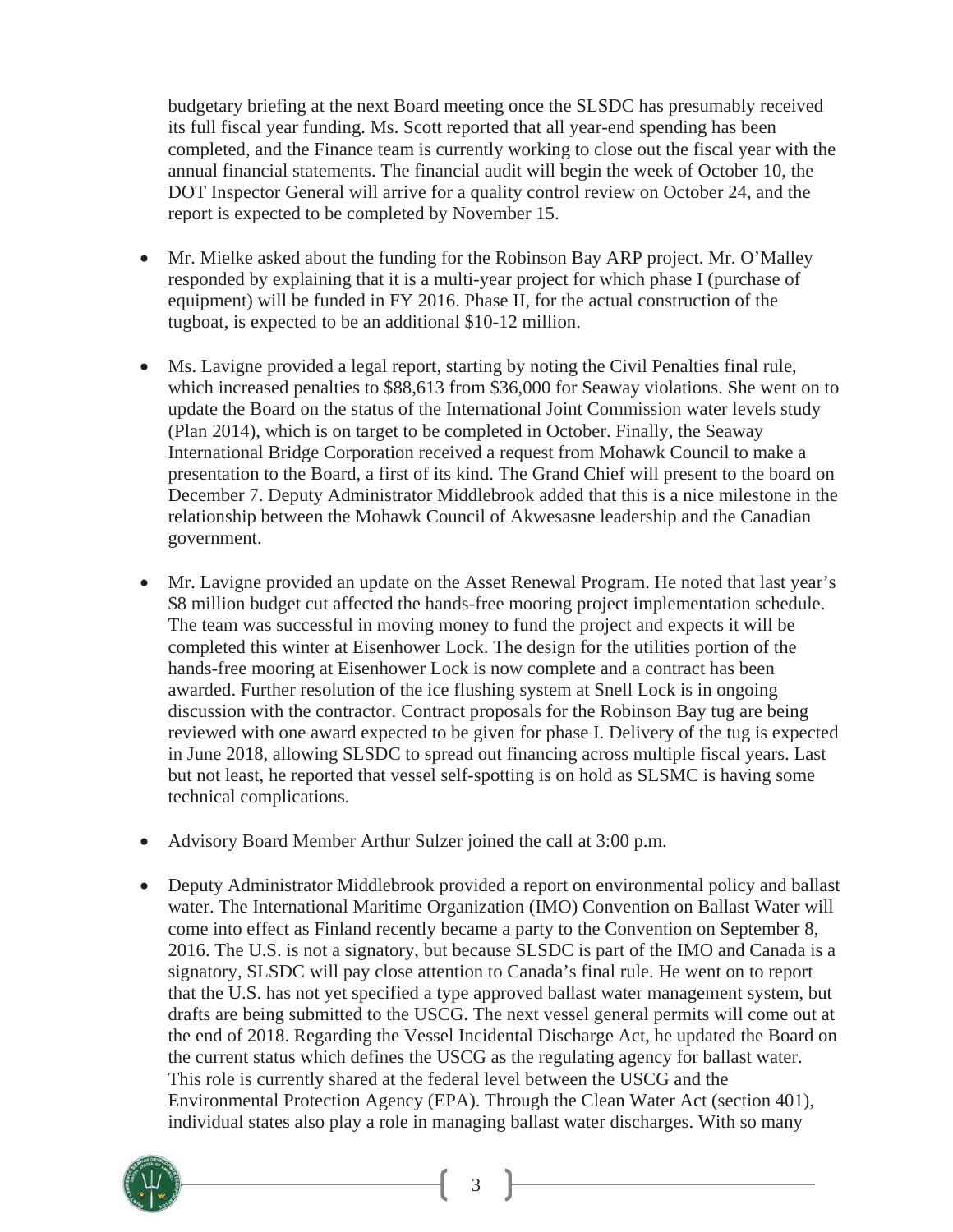interested in this regulatory area, it remains a sensitive topic, according to Mr. Middlebrook. The SLSDC will be watching closely and report upon progress in future Advisory Board meetings. Finally, he mentioned that the Great Lakes Commission will be hosting a ballast water workshop in Detroit, Mich. on November 16 and 17.

- Ms. Singel asked a question regarding whether there was any guidance on a ballast water treatment system in the IMO. Deputy Administrator Middlebrook responded to say that it does not specify a treatment system, but that it does take into account the guidelines for approval of ballast water management systems from the G8 protocol. They are trying to bring all the protocols to "mesh," so all systems would have to meet international standards.
- x Ms. Alcalde reported on Congressional Affairs and Public Relations, beginning with the Water Resources Development Act (WRDA) authorization bills in Congress. Negotiations have begun in Conference Committee between the House and the Senate with the latest versions including assistance for Flint, Mich. Separately, the Vessel Incidental Discharge Act (VIDA) was included in the House version of the National Defense Authorization Act, but not in the Senate version. At this time it is unclear whether or not WRDA will be included in the final Defense Authorization Bill currently being negotiated by a House/Senate Conference Committee. On a related note, the Great Lakes Restoration Initiative was approved for reauthorization at \$300 million a year. She also reported that the Conference of Great Lakes Governors and Premiers released its regional Maritime Transportation System Strategy on June 15, which engaged stakeholders at the state level. The next phase will be to implement the programs and policies. On the public relations side, the TruScribe "Seaway 101" public educational video has been completed and posted on YouTube. The video is available in English and French, and serves as a concise overview of the Seaway system. She reported that the Eisenhower Visitors' Center closed with nearly 60,000 visitors from 44 states and 22 countries visiting in summer 2016. Finally, new media continues to bring attention to SLSDC with increased Facebook "likes," for the SLSDC and Eisenhower Lock pages.
- Mr. O'Malley and Mr. Schlicht provided a joint report on Trade and Economic Development. Mr. O'Malley introduced two new employees to the team, Rebecca Yackley and Chelsea Champlin. Mr. Schlicht reported out on this week's Breakbulk America's conference in Houston. The conference created new business opportunities, included a tour of the Port of Houston, and was highlighted by the networking event held on Wednesday night by over 150 attendees. An SLSMC official remarked it as being the "single most well-attended networking event that we've thrown under Highway H2O in the last 10 years." He went on to note that the Highway H2O Conference is in final planning stages and will be held in Toronto in November. He remarked on the positive traffic trend in August, despite an overall season that was down approximately 7-8 percent. Finally, he remarked on his role in this new regional initiative over the past 18 months, reiterating that recent speaking opportunities have allowed him to introduce SLSDC to new transportation communities for new business opportunities.



4